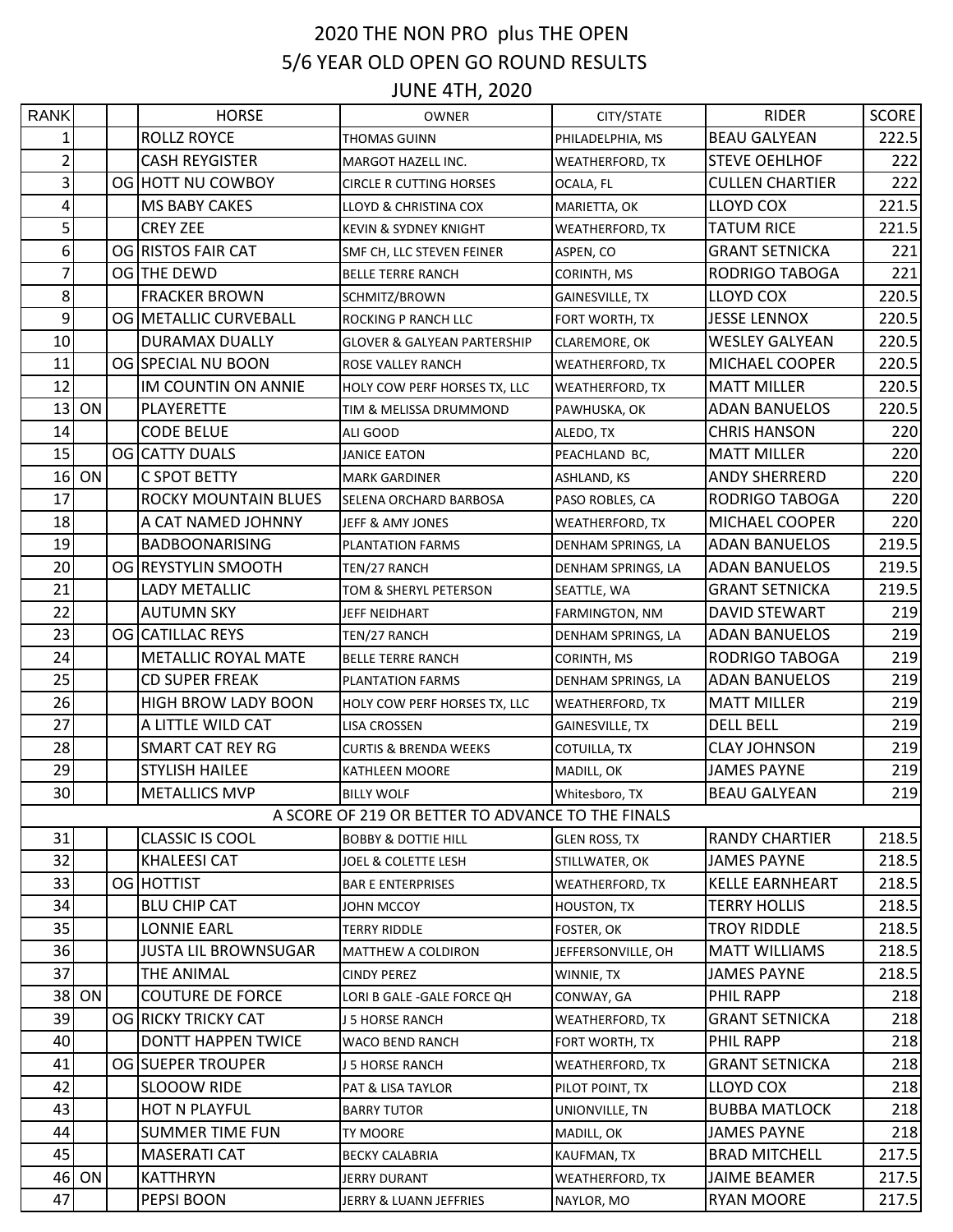| 48   |       | OG TALIATE                  | <b>SHANNON LAMB</b>                       | GAINESVILLE, TX             | <b>CASEY GREEN</b>      | 217   |
|------|-------|-----------------------------|-------------------------------------------|-----------------------------|-------------------------|-------|
| 49   |       | <b>CHESHIRE THE CAT</b>     | JEFF NEIDHART                             | FARMINGTON, NM              | <b>DAVID STEWART</b>    | 217   |
| 50   | ON    | <b>CHUNKY PEANUT BUTTER</b> | SMF CH, LLC STEVEN FEINER                 | ASPEN, CO                   | <b>ADAN BANUELOS</b>    | 217   |
| 51   |       | <b>EXS N OHHS</b>           | BARKER RANCH CUTTING HORSES LL MADILL, OK |                             | <b>LLOYD COX</b>        | 216.5 |
| 52   |       | <b>USS TUCKER</b>           | SWEET BLESSINGS RANCH                     | <b>DRIPPING SPRINGS, TX</b> | <b>JONATHAN ROGERS</b>  | 216.5 |
| 52.1 |       | <b>METALLIC RITA</b>        | ROBERT THIGPEN JR                         | CHILTON, TX                 | <b>GRANT SETNICKA</b>   | 216.5 |
| 53   | ON    | A MAZE N GRACE              | <b>MELINDA GAMOT</b>                      | PALM BEACH GARD, FL         | <b>LEE FRANCOIS</b>     | 216.5 |
| 54   |       | ONE MOORE TRY               | <b>KRISTY SCRIBNER</b>                    | GOODRICH, MI                | <b>MATT WILLIAMS</b>    | 216.5 |
| 55   |       | HOTTIE TODDY                | <b>BAR E ENTERPRISES</b>                  | <b>WEATHERFORD, TX</b>      | <b>KELLE EARNHEART</b>  | 216.5 |
| 56   |       | <b>HERSHAY KISS</b>         | LORI B GALE -GALE FORCE QH                | CONWAY, GA                  | PHIL RAPP               | 216   |
| 57   |       | <b>WALK THE MOON</b>        | JOHNNY & JANE MANCUSO                     | PLANTERSVILLE, TX           | <b>JONATHAN ROGERS</b>  | 216   |
| 58   |       | OG METALLIC MANIA           | SMF CH, LLC STEVEN FEINER                 | ASPEN, CO                   | <b>WESLEY GALYEAN</b>   | 216   |
| 59   | ON    | OG METALLIC KIT             | LEE & HOLLY FRANCOIS                      | MURCHINSON, TX              | LEE FRANCOIS            | 216   |
| 60   |       | <b>SKEETS ARIEL</b>         | <b>JERRY YELVERTON</b>                    | RUSSELLVILLE, AR            | <b>CRAIG THOMPSON</b>   | 215.5 |
| 61   |       | OG JUDGEMENT DAY            | MILNER ENTERPRISES, LLC                   | SOUTHLAKE, TX               | <b>CASEY GREEN</b>      | 215.5 |
| 62   |       | IM NOT BLU                  | <b>SHADOW B RANCH</b>                     | HARRISON, AR                | <b>RYAN MOORE</b>       | 215.5 |
| 63   |       | <b>SUE ONE</b>              | STEPHANIE SHEEN                           | SAN ANGELO, TX              | <b>GAVIN JORDAN</b>     | 215.5 |
| 64   |       | <b>SOFIES CHOICE CAT</b>    | TOM WILLIAMS                              | HALEYVILLE, AL              | <b>BRAD MITCHELL</b>    | 215.5 |
| 65   |       | <b>OGIHOTT HEELS</b>        | <b>JULIE JARMA</b>                        | ARDMORE, OK                 | <b>LLOYD COX</b>        | 215   |
| 66   |       | OG BORDEAUXX                | JOSE IGNACIO SIGALA                       | <b>WEATHERFORD, TX</b>      | LEE FRANCOIS            | 215   |
| 67   |       | <b>BLACKISH</b>             | <b>JULIE JARMA</b>                        | ARDMORE, OK                 | <b>LLOYD COX</b>        | 215   |
| 68   |       | <b>DRIVEN MISS SALLIE</b>   | <b>GALE FORCE QUARTER HORSES</b>          | CONWAY, SC                  | PHIL RAPP               | 215   |
| 69   |       | <b>BOOT SCOOTIN SKEET</b>   | <b>TERRY RIDDLE</b>                       | <b>FOSTER, OK</b>           | <b>TROY RIDDLE</b>      | 215   |
| 70   |       | <b>STUNNER CAT</b>          | <b>DARREN BLANTON</b>                     | DALLAS, TX                  | <b>TJ GOOD</b>          | 215   |
| 71   |       | THE RED MAMBA               | WACO BEND RANCH                           | FORT WORTH, TX              | PHIL RAPP               | 215   |
| 72   | ON    | METALLIC JIM                | <b>JIM CRAWFORD</b>                       | LEXINGTON, NE               | <b>TARIN RICE</b>       | 215   |
| 73   |       | <b>WHITE LIGHTS</b>         | <b>RL &amp; MICA CHARTIER</b>             | <b>WEATHERFORD, TX</b>      | <b>RL CHARTIER</b>      | 214.5 |
| 74   |       | <b>QUITE SMART</b>          | <b>DOUG SECREST</b>                       | SARASOTA, FL                | <b>GABE REYNOLDS</b>    | 214.5 |
| 75   |       | <b>KATS PAYDAY</b>          | <b>AMY ROBERTS</b>                        | CANYON, TX                  | <b>CASEY GREEN</b>      | 214.5 |
|      | 76 ON | <b>LITTLE NAUGHTY KITTY</b> | SOUTHERN ROOTS FARMS LTD                  | <b>BRUNNER, ON</b>          | <b>GABE REYNOLDS</b>    | 214.5 |
| 77   |       | <b>METALLIC RABBIT</b>      | <b>JIM HAWORTH</b>                        | SOUTHWEST CITY, MO          | <b>CARA BREWER</b>      | 214.5 |
| 78   |       | PIGGYBOONSMAL               | <b>ROBERT S COLLINS</b>                   | <b>BLACKVILLE, SC</b>       | <b>JESSIE PRITCHARD</b> | 214.5 |
| 79   |       | METALLIC MCCRAY MC          | <b>BF MCCRAY JR</b>                       | MANCHESTER, OK              | <b>LINDY THORN</b>      | 214   |
| 80   |       | METALLIC QUINTAN 014        | <b>BUCK CREEK QH</b>                      | NEMO, TX                    | <b>WES ASHLOCK</b>      | 214   |
| 81   |       | <b>AUSPICIOUS LOVE</b>      | DAVE WALLACE                              | GAINESVILLE, TX             | <b>DELL BELL</b>        | 214   |
| 82   |       | <b>DESIRE A THIRD CAT</b>   | <b>DOUG SECREST</b>                       | SARASOTA, FL                | <b>GABE REYNOLDS</b>    | 213.5 |
| 83   |       | KF ONE TIME DOC             | <b>LYNN GLOVER</b>                        | TEMPLE, TX                  | <b>JONATHAN ROGERS</b>  | 213.5 |
| 84   |       | <b>REDHEAD FROM DENVER</b>  | <b>LINDY WELLS</b>                        | MADISONVILLE, TX            | <b>BRADEY DAVIS</b>     | 213   |
| 85   |       | OG PURDY HOT PISTOL         | <b>MARK SENN</b>                          | AUGUSTA, GA                 | <b>CRAIG THOMPSON</b>   | 213   |
| 86   |       | OG METALLIC JACK            | <b>LACHLAN PERKS</b>                      | <b>BROCK, TX</b>            | <b>NEIL ROGER</b>       | 213   |
| 87   |       | SNEAKISH                    | <b>SCOTT &amp; LAURA BROWN</b>            | MALVERN, AR                 | <b>BRADEY DAVIS</b>     | 213   |
| 88   |       | <b>SMART SUGAR KITTY</b>    | <b>BUCK CREEK QH</b>                      | NEMO, TX                    | <b>WES ASHLOCK</b>      | 212.5 |
| 89   |       | <b>HOTT SAUCE</b>           | <b>MARTY DAVIS</b>                        | CROSBYTON, TX               | <b>CLAY JOHNSON</b>     | 212   |
| 90   |       | MIZPAH CAT                  | SHONA DUFURRENA                           | GAINESVILLE, TX             | ED DUFURRENA            | 212   |
| 91   |       | <b>RUBY RITA</b>            | <b>ROBERT THIGPEN JR</b>                  | CHILTON, TX                 | <b>GRANT SETNICKA</b>   | 211   |
| 92   |       | <b>RR SMOOTH BETTY</b>      | <b>TERRY STRANGE</b>                      | <b>HOUSTON, TX</b>          | <b>JONATHAN ROGERS</b>  | 211   |
| 93   |       | METALLICPRISNVINEGAR        | <b>TERRY &amp; JULIA MOORE</b>            | DIERKS, AR                  | <b>BRADY DAVIS</b>      | 210   |
| 94   |       | <b>HOWS YOUR MEMOREY</b>    | <b>ROBERT S COLLINS</b>                   | <b>BLACKVILLE, SC</b>       | <b>JESSIE PRITCHARD</b> | 210   |
| 95   |       | <b>OUR LITTLE HOTTIE</b>    | PETE WOODS                                | <b>BLANCHARD, OK</b>        | <b>CARA BREWER</b>      | 196   |
| 96   |       | <b>CAUTION PIPING HOT</b>   | ANDERSON CATTLE COMPANY                   | VICTORIA, TX                | <b>RL CHARTIER</b>      | 184   |
| 97   |       | THE CAT DOCTRESS            | <b>DARREN BLANTON</b>                     | DALLAS, TX                  | TJ GOOD                 | 184   |
| 98   |       | COCKTAILHRCATASTRPHE        | SDM QUARTER HORSES                        | AUSTRALIA,                  | <b>CASS TATUM</b>       | 180   |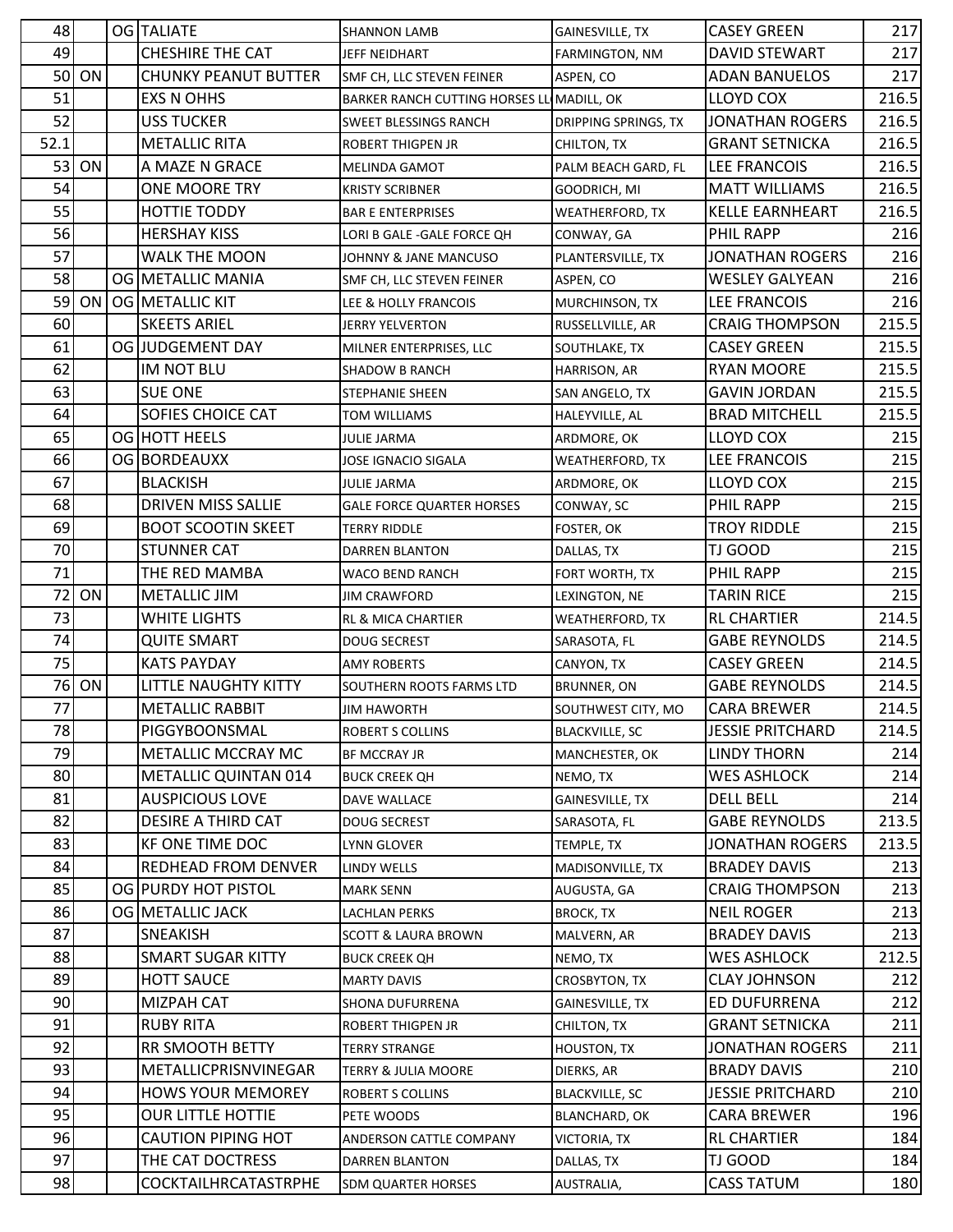| 99         |          |                           | <b>BELLE TERRE RANCH</b>                           | <b>CORINTH, MS</b>       | MICHAEL COOPER        | 180      |
|------------|----------|---------------------------|----------------------------------------------------|--------------------------|-----------------------|----------|
| 100        |          | <b>MISS KITTY RUSSEL</b>  | <b>KEVIN &amp; SYDNEY KNIGHT</b>                   | <b>WEATHERFORD, TX</b>   | <b>TATUM RICE</b>     | $\Omega$ |
|            |          |                           | TOM WATSON                                         | <b>OVERLAND PARK, KS</b> | <b>I</b> GAVIN JORDAN | $\Omega$ |
| 102        |          | <b>WISH RIGHT NOW</b>     | <b>KATHY WELCH</b>                                 | <b>WEATHERFORD, TX</b>   | DAVID STEWART         | 0        |
| 103        |          |                           | TOM & DEB HEROLD                                   | <b>WEST POINT, IA</b>    | <b>IRL CHARTIER</b>   | $\Omega$ |
| 104        |          | <b>GSR MR METALLIC</b>    | <b>DANIEL HENRICHS</b>                             | <b>BLACKHAWK, SD</b>     | <b>RANDY CHARTIER</b> | 0        |
|            |          | <b>SMART SASSY LASSIE</b> | <b>TREY QUINN</b>                                  | <b>WEATHERFORD, TX</b>   | <b>GRANT SETNICKA</b> | $\Omega$ |
| <b>106</b> |          | <b>WOODY BEE SMOOTH</b>   | <b>CLAIRE DALE</b>                                 | COLLINS, MS              | <b>BRAD MITCHELL</b>  | $\Omega$ |
| 107        |          | <b>ONE ALLEY CAT</b>      | TOM WATSON                                         | <b>OVERLAND PARK, KS</b> | <b>I</b> GAVIN JORDAN | $\Omega$ |
| 108        |          | <b>SUGAR N MY SHAYK</b>   | LORI B GALE - GALE FORCE QH                        | CONWAY, GA               | <b>PHIL RAPP</b>      | $\Omega$ |
|            | $105$ ON |                           | OG REY TOO PURDY<br>OG BARNEY ROSS<br>OGISIMON SEZ |                          |                       |          |

## 5/6 MID LEVEL OPEN 2020 THE NON PRO plus THE OPEN

## JUNE 4TH, 2020 A SCORE OF 218.5 OR BETTER TO ADVANCE TO THE FINALS

| <b>RANK</b>    |    | <b>HORSE</b>                | <b>OWNER</b>                                 | CITY/STATE             | <b>RIDER</b>            | <b>SCORE</b> |
|----------------|----|-----------------------------|----------------------------------------------|------------------------|-------------------------|--------------|
| 1              |    | <b>CASH REYGISTER</b>       | MARGOT HAZELL INC.                           | WEATHERFORD, TX        | <b>STEVE OEHLHOF</b>    | 222          |
| $\overline{2}$ | ON | C SPOT BETTY                | <b>MARK GARDINER</b>                         | <b>ASHLAND, KS</b>     | <b>ANDY SHERRERD</b>    | 220          |
| 3              |    | <b>AUTUMN SKY</b>           | JEFF NEIDHART                                | FARMINGTON, NM         | DAVID STEWART           | 219          |
| 4              |    | A LITTLE WILD CAT           | LISA CROSSEN                                 | GAINESVILLE, TX        | <b>DELL BELL</b>        | 219          |
| 5              |    | <b>SMART CAT REY RG</b>     | <b>CURTIS &amp; BRENDA WEEKS</b>             | COTUILLA, TX           | <b>CLAY JOHNSON</b>     | 219          |
| 6 <sup>1</sup> |    | <b>CLASSIC IS COOL</b>      | <b>BOBBY &amp; DOTTIE HILL</b>               | <b>GLEN ROSS, TX</b>   | <b>RANDY CHARTIER</b>   | 218.5        |
|                |    | OG HOTTIST                  | <b>BAR E ENTERPRISES</b>                     | WEATHERFORD, TX        | <b>KELLE EARNHEART</b>  | 218.5        |
| 8 <sup>°</sup> |    | <b>BLU CHIP CAT</b>         | JOHN MCCOY                                   | HOUSTON, TX            | <b>TERRY HOLLIS</b>     | 218.5        |
| $\overline{9}$ |    | <b>LONNIE EARL</b>          | TERRY RIDDLE                                 | FOSTER, OK             | <b>TROY RIDDLE</b>      | 218.5        |
| 10             |    | <b>JUSTA LIL BROWNSUGAR</b> | MATTHEW A COLDIRON                           | JEFFERSONVILLE, OH     | <b>MATT WILLIAMS</b>    | 218.5        |
|                |    |                             | A SCORE OF 218.5 OR BETTER TO ADVANCE FINALS |                        |                         |              |
| 11             |    | <b>HOT N PLAYFUL</b>        | <b>BARRY TUTOR</b>                           | UNIONVILLE, TN         | <b>BUBBA MATLOCK</b>    | 218          |
| 12             |    | <b>MASERATI CAT</b>         | <b>BECKY CALABRIA</b>                        | <b>KAUFMAN, TX</b>     | <b>BRAD MITCHELL</b>    | 217.5        |
| 13             | ON | <b>KATTHRYN</b>             | JERRY DURANT                                 | WEATHERFORD, TX        | <b>JAIME BEAMER</b>     | 217.5        |
| 14             |    | <b>CHESHIRE THE CAT</b>     | JEFF NEIDHART                                | FARMINGTON, NM         | <b>DAVID STEWART</b>    | 217          |
| 15             |    | ONE MOORE TRY               | KRISTY SCRIBNER                              | GOODRICH, MI           | <b>MATT WILLIAMS</b>    | 216.5        |
| 16             |    | <b>HOTTIE TODDY</b>         | <b>BAR E ENTERPRISES</b>                     | WEATHERFORD, TX        | <b>KELLE EARNHEART</b>  | 216.5        |
| 17             |    | <b>SKEETS ARIEL</b>         | JERRY YELVERTON                              | RUSSELLVILLE, AR       | <b>CRAIG THOMPSON</b>   | 215.5        |
| 18             |    | SOFIES CHOICE CAT           | TOM WILLIAMS                                 | HALEYVILLE, AL         | <b>BRAD MITCHELL</b>    | 215.5        |
| 19             |    | <b>BOOT SCOOTIN SKEET</b>   | <b>TERRY RIDDLE</b>                          | FOSTER, OK             | <b>TROY RIDDLE</b>      | 215          |
| 20             |    | <b>QUITE SMART</b>          | DOUG SECREST                                 | SARASOTA, FL           | <b>GABE REYNOLDS</b>    | 214.5        |
| 21             | ON | LITTLE NAUGHTY KITTY        | SOUTHERN ROOTS FARMS LTD                     | <b>BRUNNER, ON</b>     | <b>GABE REYNOLDS</b>    | 214.5        |
| 22             |    | <b>METALLIC RABBIT</b>      | JIM HAWORTH                                  | SOUTHWEST CITY, MO     | <b>CARA BREWER</b>      | 214.5        |
| 23             |    | PIGGYBOONSMAL               | ROBERT S COLLINS                             | <b>BLACKVILLE, SC</b>  | <b>JESSIE PRITCHARD</b> | 214.5        |
| 24             |    | METALLIC MCCRAY MC          | <b>BF MCCRAY JR</b>                          | MANCHESTER, OK         | <b>LINDY THORN</b>      | 214          |
| 25             |    | METALLIC QUINTAN 014        | <b>BUCK CREEK QH</b>                         | NEMO, TX               | <b>WES ASHLOCK</b>      | 214          |
| 26             |    | <b>AUSPICIOUS LOVE</b>      | DAVE WALLACE                                 | <b>GAINESVILLE, TX</b> | <b>DELL BELL</b>        | 214          |
| 27             |    | DESIRE A THIRD CAT          | <b>DOUG SECREST</b>                          | SARASOTA, FL           | <b>GABE REYNOLDS</b>    | 213.5        |
| 28             |    | <b>REDHEAD FROM DENVER</b>  | <b>LINDY WELLS</b>                           | MADISONVILLE, TX       | <b>BRADEY DAVIS</b>     | 213          |
| 29             |    | OG PURDY HOT PISTOL         | <b>MARK SENN</b>                             | AUGUSTA, GA            | <b>CRAIG THOMPSON</b>   | 213          |
| 30             |    | OG METALLIC JACK            | <b>LACHLAN PERKS</b>                         | <b>BROCK, TX</b>       | <b>NEIL ROGER</b>       | 213          |
| 31             |    | SNEAKISH                    | <b>SCOTT &amp; LAURA BROWN</b>               | MALVERN, AR            | <b>BRADEY DAVIS</b>     | 213          |
| 32             |    | <b>SMART SUGAR KITTY</b>    | <b>BUCK CREEK QH</b>                         | NEMO, TX               | WES ASHLOCK             | 212.5        |
| 33             |    | <b>HOTT SAUCE</b>           | <b>MARTY DAVIS</b>                           | CROSBYTON, TX          | <b>CLAY JOHNSON</b>     | 212          |
| 34             |    | MIZPAH CAT                  | SHONA DUFURRENA                              | GAINESVILLE, TX        | ED DUFURRENA            | 212          |
| 35             |    | METALLICPRISNVINEGAR        | TERRY & JULIA MOORE                          | DIERKS, AR             | <b>BRADY DAVIS</b>      | 210          |
| 36             |    | <b>HOWS YOUR MEMOREY</b>    | ROBERT S COLLINS                             | <b>BLACKVILLE, SC</b>  | <b>JESSIE PRITCHARD</b> | 210          |